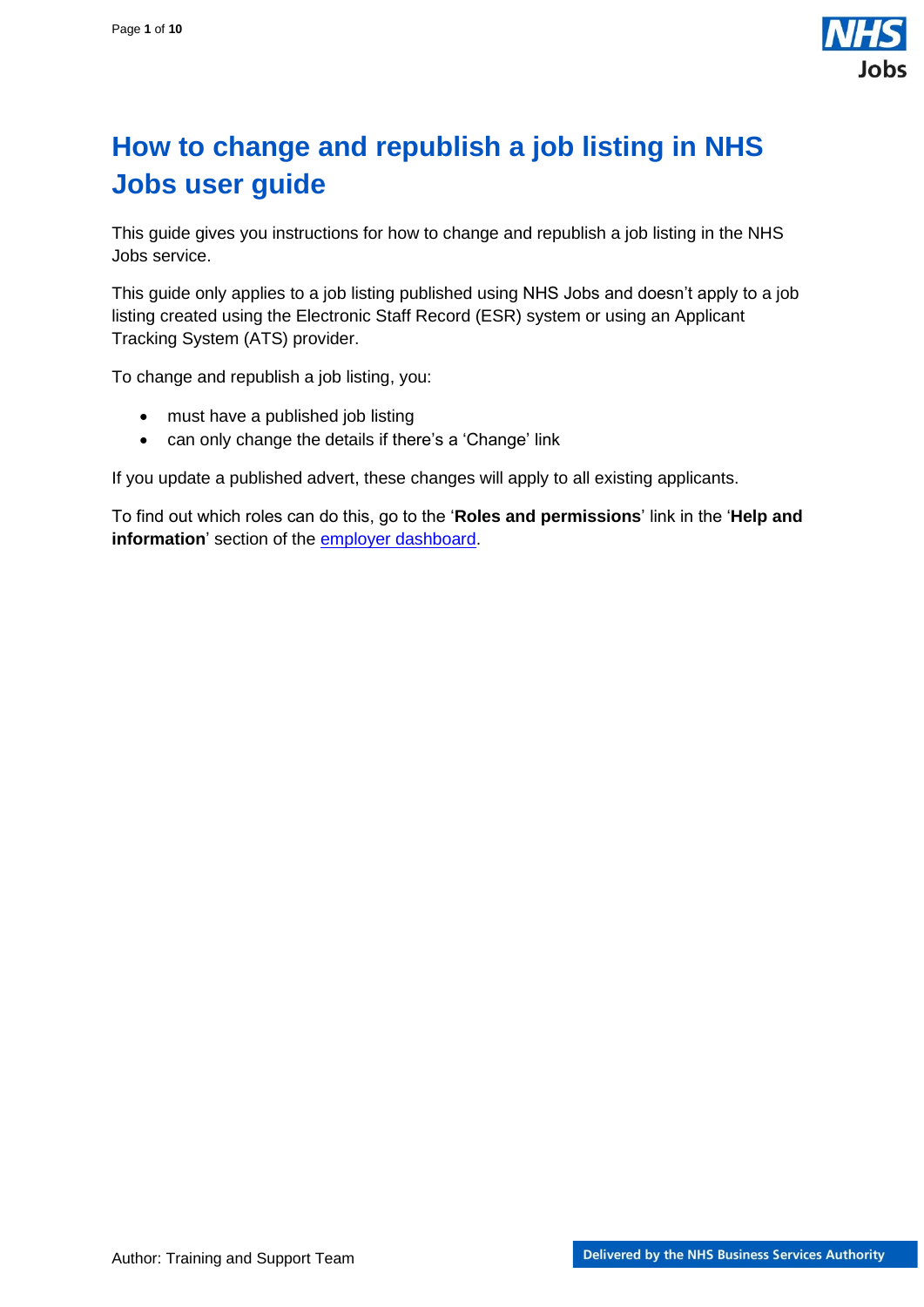# **Contents**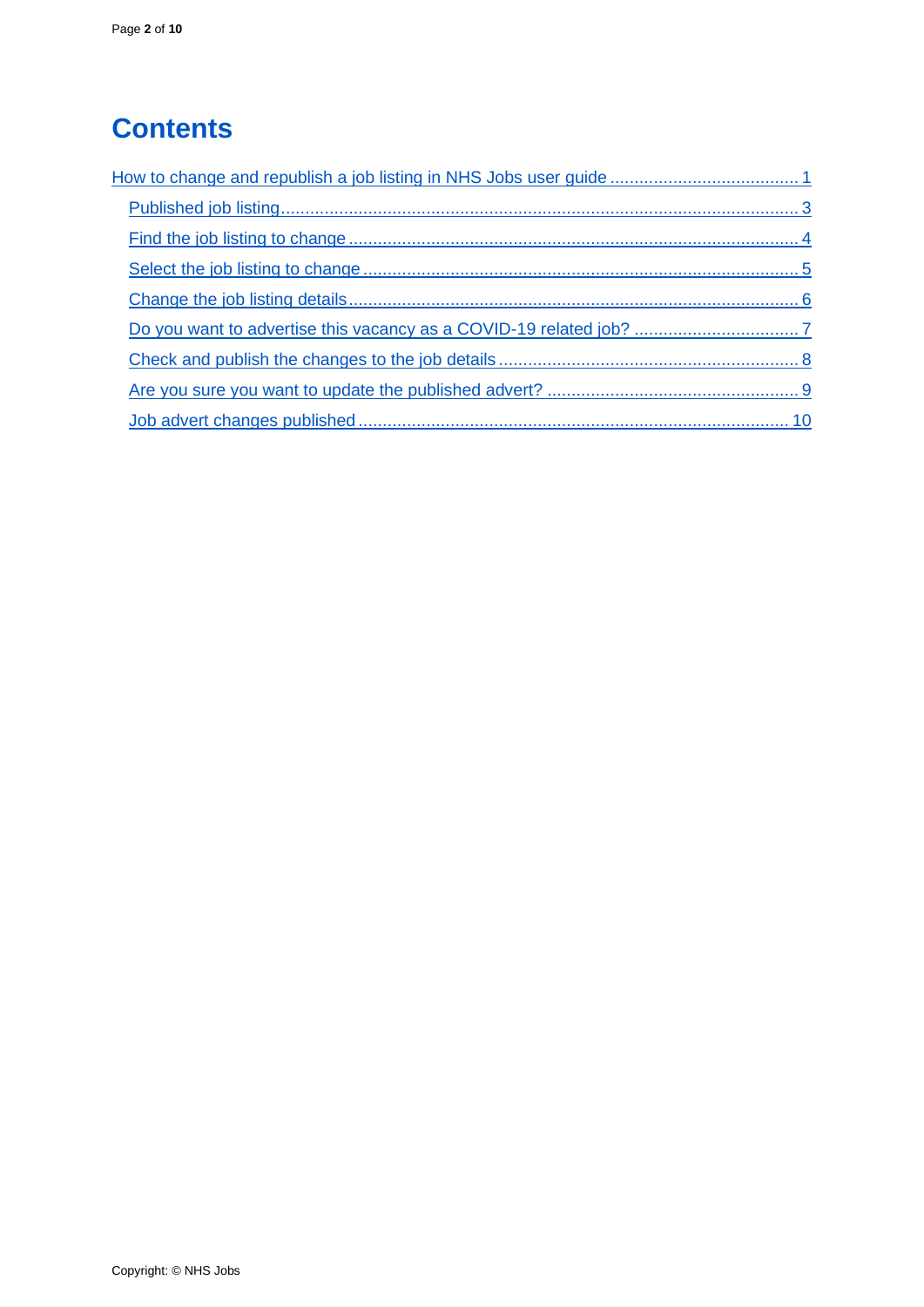### <span id="page-2-0"></span>**Published job listing**

This page gives you instructions for how to access a published job listing.

**Important:** You must have a published job listing to change and republish it.

To access a published job listing, complete the following step:

**1.** Select the '*Published'* link.

| <b>NHS</b><br>Jobs                          |                                                                 | You're viewing NHS BSA Training<br>Change<br>Signed in as NHSBSA Training Sign Out |
|---------------------------------------------|-----------------------------------------------------------------|------------------------------------------------------------------------------------|
|                                             | <b>BETA</b> Your feedback will help us to improve this service. |                                                                                    |
| <b>NHS BSA Training</b><br><b>Dashboard</b> |                                                                 | What you can do                                                                    |
| <b>Listings by user</b><br>Tasks by stage   |                                                                 | <b>Create a job listing</b><br><b>Search for a listing</b>                         |
| Showing tasks for<br>All users              | $\check{ }$                                                     | <b>Search for an applicant</b>                                                     |
| <b>Draft</b>                                | 71 - on track 23, overdue 48                                    | <b>Manage the account</b>                                                          |
| <b>Approvals</b>                            | 5 - on track 1, overdue 4                                       | <b>Manage users</b><br>At risk applicants                                          |
| <b>Published</b>                            | 4                                                               | <b>Accredited logos</b><br><b>Key performance indicators</b><br>(KPIS)             |
|                                             |                                                                 | <b>Approval settings</b>                                                           |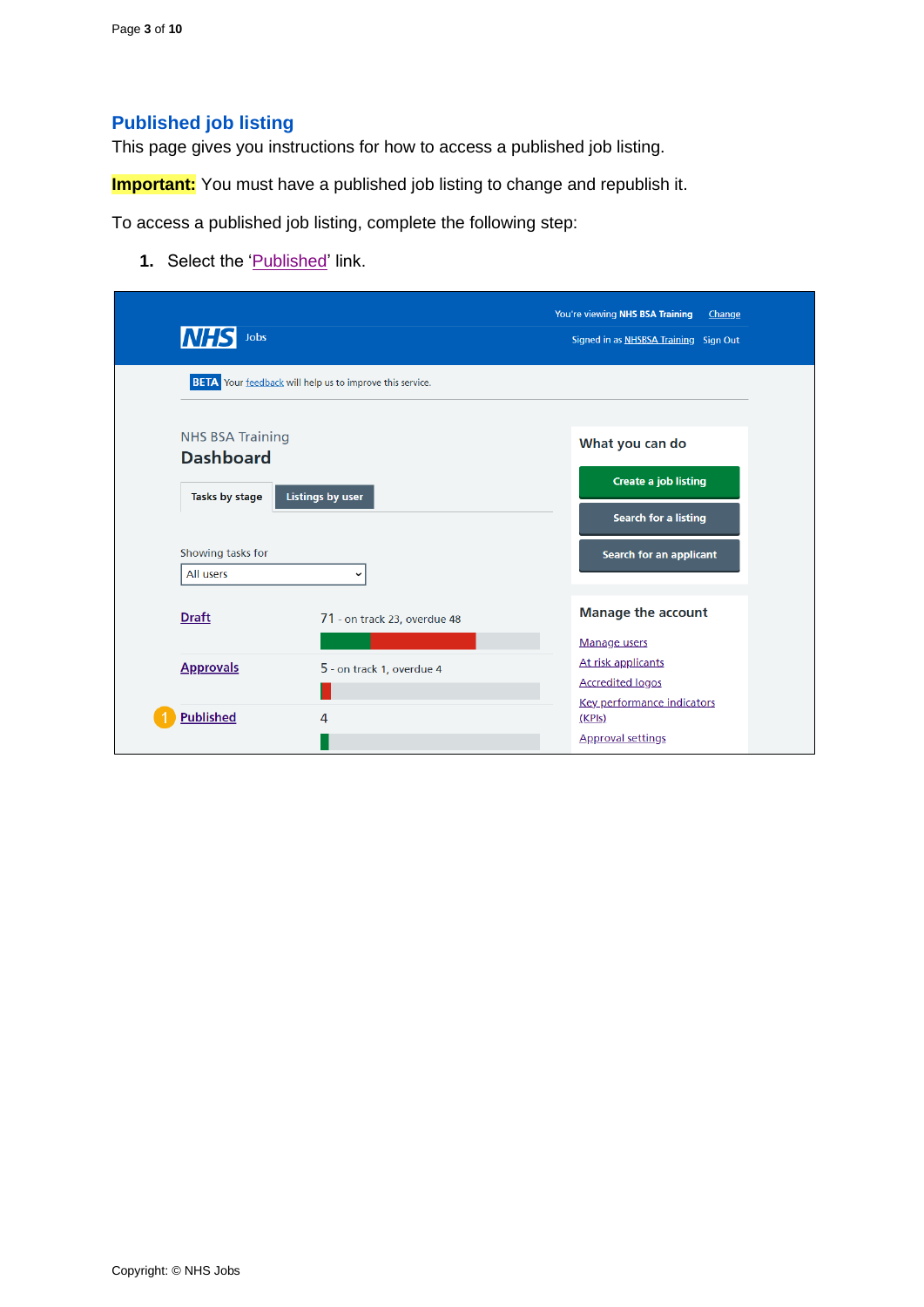### <span id="page-3-0"></span>**Find the job listing to change**

This page gives you instructions for how to find the job listing to change.

**Important:** In this example, the 'Administration assistant' job being used.

To find the job listing, complete the following step:

**1.** Select the ['Job title'](#page-4-0) link.

|                                                                 |                                |                                 | You're viewing NHS BSA Training<br>Change |  |
|-----------------------------------------------------------------|--------------------------------|---------------------------------|-------------------------------------------|--|
| Jobs<br><b>NHS</b>                                              |                                |                                 | Signed in as NHSBSA Training Sign Out     |  |
| <b>BETA</b> Your feedback will help us to improve this service. |                                |                                 |                                           |  |
| < Go back                                                       |                                |                                 |                                           |  |
| <b>NHS BSA Training</b><br><b>Published</b>                     |                                |                                 |                                           |  |
| Showing tasks for<br>All users<br>$\check{ }$                   |                                |                                 |                                           |  |
| Showing tasks<br>All<br>$\check{ }$                             |                                |                                 |                                           |  |
| <b>Published</b>                                                |                                |                                 |                                           |  |
| <b>Job title</b>                                                | <b>Closing date</b>            | <b>Applications in progress</b> | <b>Applications submitted</b>             |  |
| <b>Administration assistant</b><br>T1111-22-8464                | 30 May 2022                    | $\pmb{0}$                       | $\mathbf{1}$                              |  |
|                                                                 |                                |                                 |                                           |  |
|                                                                 |                                |                                 |                                           |  |
| <b>Terms and conditions</b><br><b>Privacy policy</b>            | <b>Accessibility Statement</b> | Cookies                         | How to create and publish jobs            |  |
|                                                                 |                                |                                 | © Crown copyright                         |  |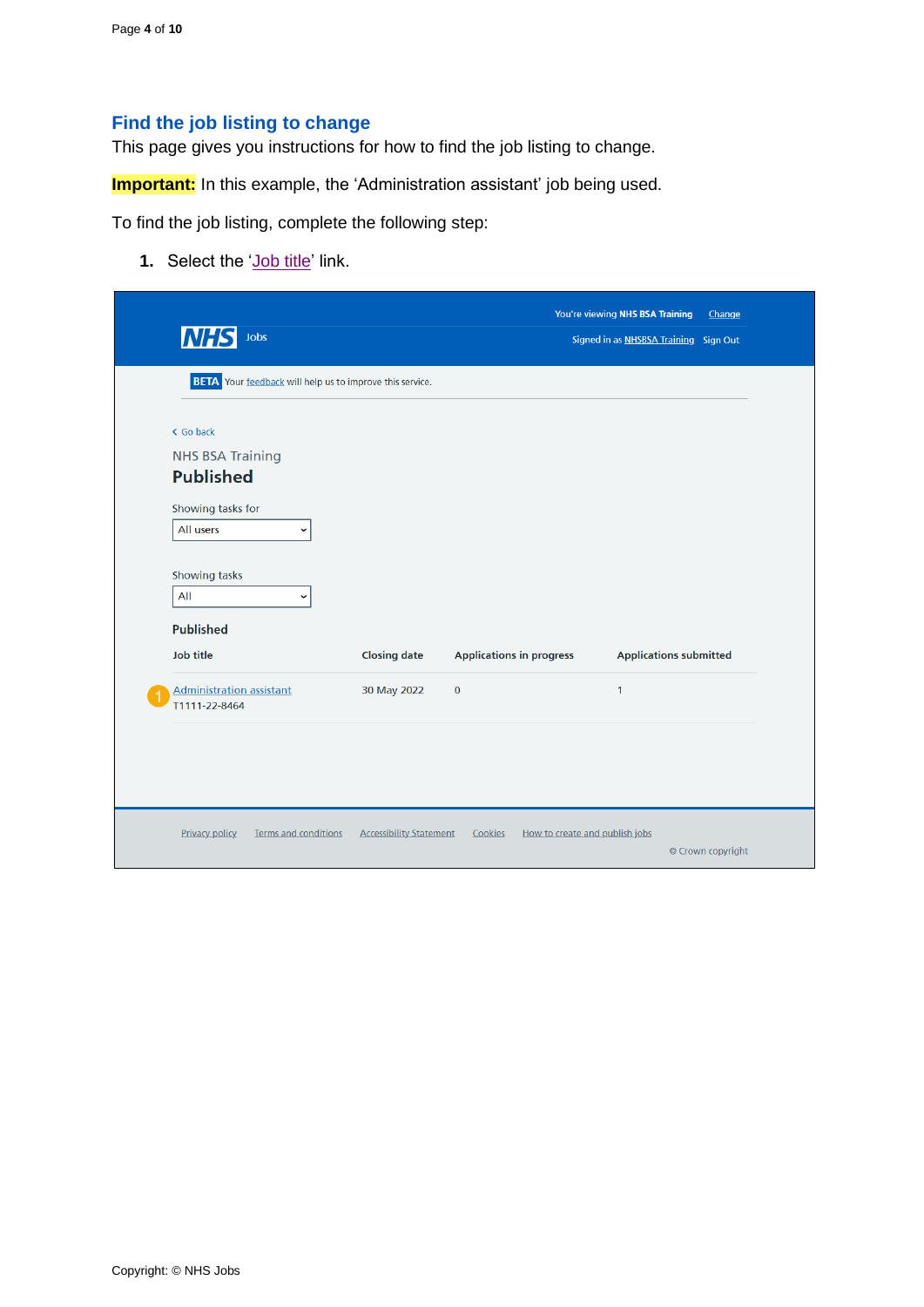## <span id="page-4-0"></span>**Select the job listing to change**

This page gives you instructions for how to select the job listing to change.

To select the job listing to change, complete the following step:

**1.** Select a [link.](#page-5-0)

| <b>NHS</b><br>Jobs                                              | You're viewing NHS BSA Training<br>Change<br>Signed in as NHSBSA Training Sign Out |
|-----------------------------------------------------------------|------------------------------------------------------------------------------------|
| <b>BETA</b> Your feedback will help us to improve this service. |                                                                                    |
| < Go back<br><b>NHS BSA Training</b>                            |                                                                                    |
| <b>Administration assistant listing</b>                         | What needs doing next                                                              |
| <b>PUBLISHED</b><br>Reference number: T1111-22-8464             | <b>Score applications</b>                                                          |
| <b>Applicant details</b><br><b>Job details</b><br><b>Team</b>   | <b>Close early</b>                                                                 |
| The job title                                                   | View on NHS Jobs (opens in new<br>tab)                                             |
| Job title and reference number                                  | <b>Reuse this listing</b>                                                          |
| The details of the job                                          | Set up rolling recruitment<br>Download applicant contact<br>details                |
| About the job and pay                                           |                                                                                    |
| Location                                                        | <b>Status: Published</b>                                                           |
| Contact details and closing date                                | <b>Submitted applications: 1</b><br><b>Scored applications: 0</b>                  |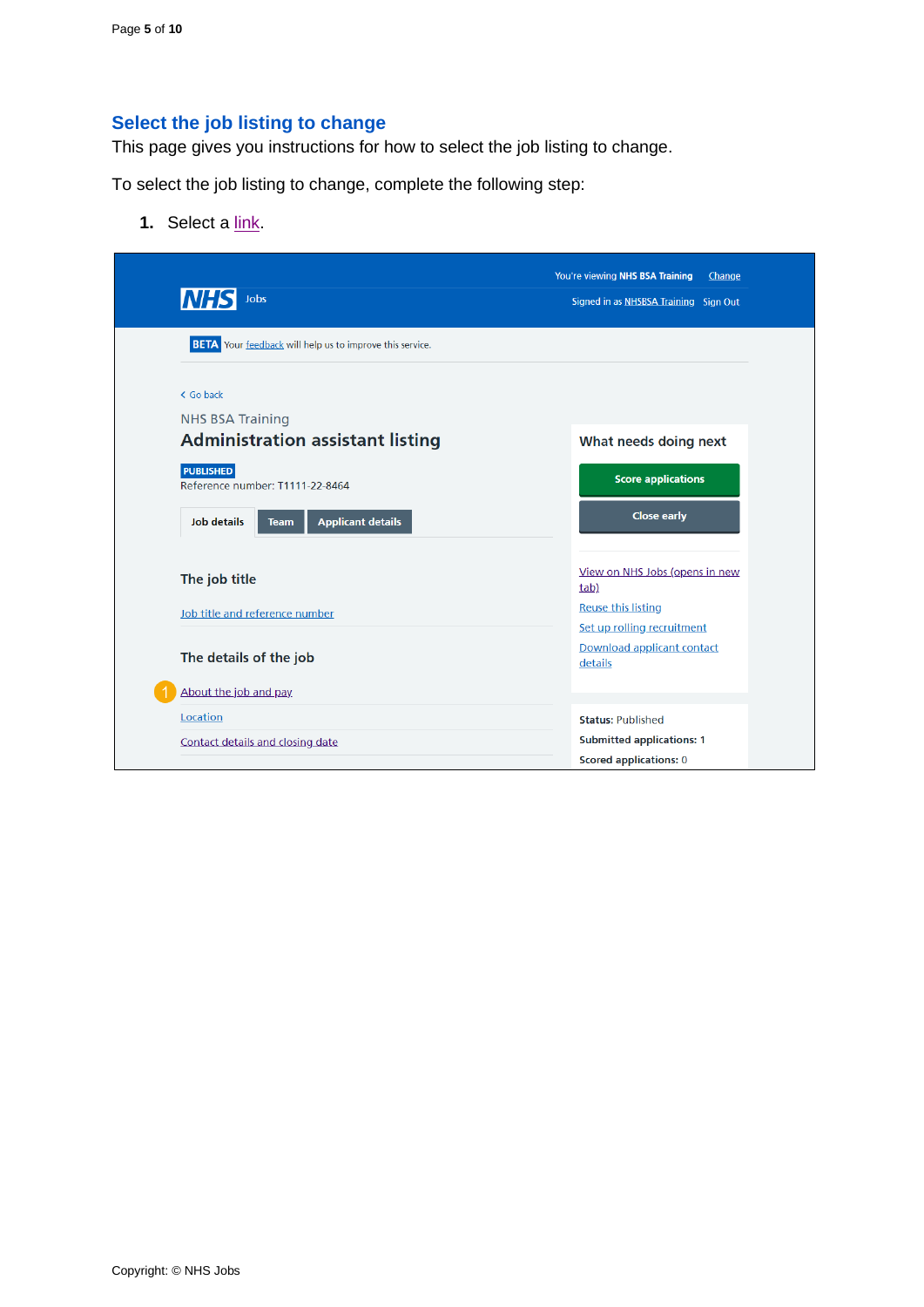### <span id="page-5-0"></span>**Change the job listing details**

This page gives you instructions for how to change the job listing details.

**Important:** You can only make a change if there's a 'Change' link. In this example, the COVID-19 related answer is 'No'.

To change the job listing details, complete the following step:

**1.** Select the ['Change'](#page-6-0) link.

| Jobs<br><b>NHS</b>                   |                                                                 |         | You're viewing NHS BSA Training | Change<br>Signed in as NHSBSA Training Sign Out |
|--------------------------------------|-----------------------------------------------------------------|---------|---------------------------------|-------------------------------------------------|
|                                      | <b>BETA</b> Your feedback will help us to improve this service. |         |                                 |                                                 |
|                                      |                                                                 |         |                                 |                                                 |
| Create a job advert                  | View the job details                                            |         |                                 |                                                 |
|                                      |                                                                 |         |                                 |                                                 |
| Where it's being<br>advertised       | Externally                                                      |         |                                 |                                                 |
| Is it COVID-19<br>related?           | <b>No</b>                                                       |         | Change                          |                                                 |
| Why it's being<br>advertised         | This is a new job                                               |         |                                 |                                                 |
| <b>Contract type</b>                 | Permanent                                                       |         | Change                          |                                                 |
| <b>Full-time</b><br>equivalent (FTE) | 1                                                               |         | Change                          |                                                 |
| <b>Working pattern</b>               | <b>Full-time</b>                                                |         | Change                          |                                                 |
| Payscheme                            | Other                                                           |         |                                 |                                                 |
| Pay                                  | £25000 a year                                                   |         |                                 |                                                 |
| <b>Staff group</b>                   | <b>Administrative &amp; Clerical</b>                            |         | Change                          |                                                 |
| Area of work                         | Administration                                                  |         | Change                          |                                                 |
| <b>Application</b><br>method         | Online applications                                             |         |                                 |                                                 |
|                                      |                                                                 |         |                                 |                                                 |
| Continue                             |                                                                 |         |                                 |                                                 |
|                                      |                                                                 |         |                                 |                                                 |
| <b>Privacy policy</b>                | <b>Accessibility Statement</b><br><b>Terms and conditions</b>   | Cookies | How to create and publish jobs  |                                                 |
|                                      |                                                                 |         |                                 | © Crown copyright                               |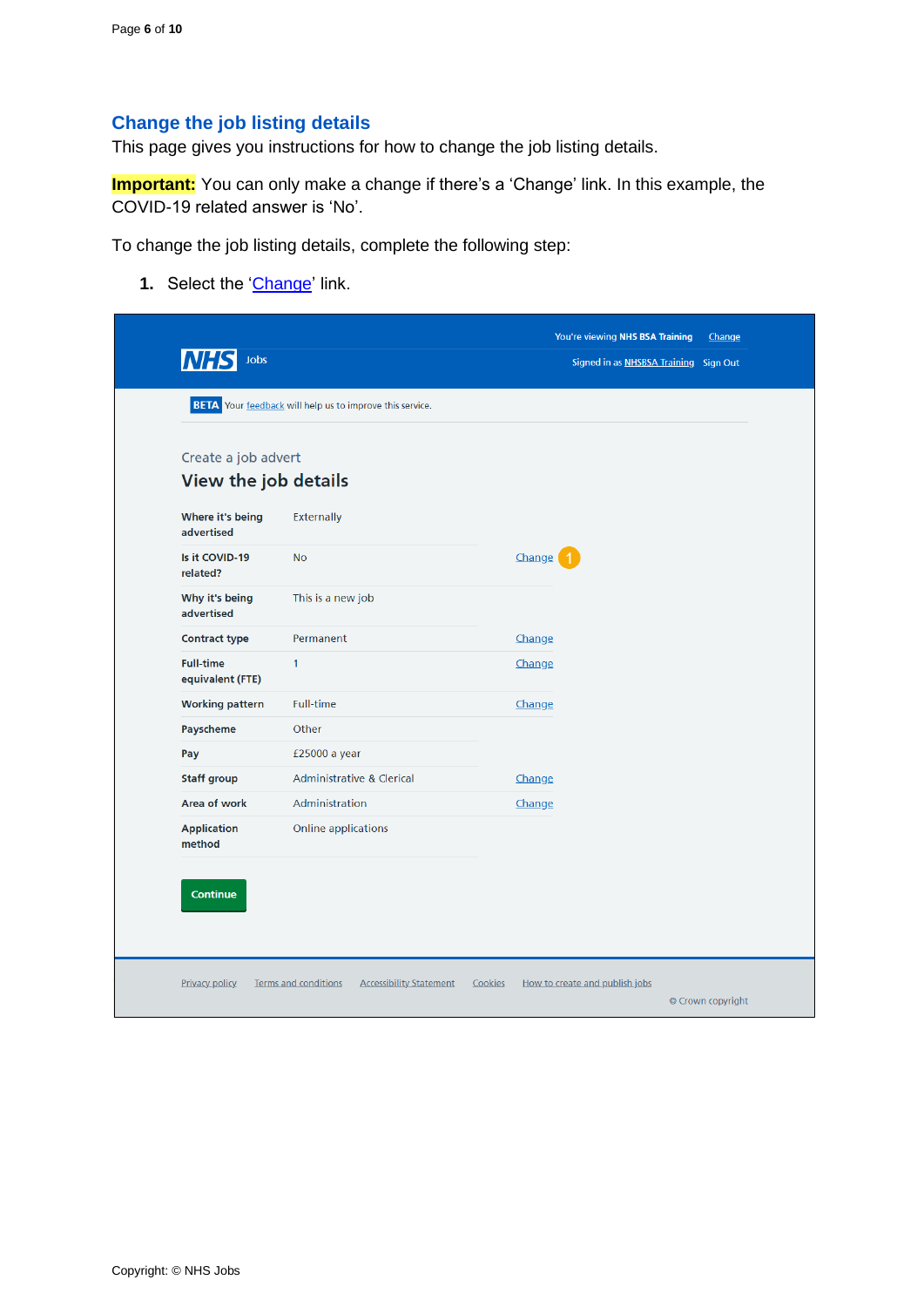#### <span id="page-6-0"></span>**Do you want to advertise this vacancy as a COVID-19 related job?**

This page gives you instructions for how to change the COVID-19 related job answer.

**Important:** In this example, the current answer is 'No' and you're changing it to 'Yes'.

To change the COVID-19 related job answer, complete the following steps:

- **1.** Select the 'Yes' box.
- **2.** Select the 'Change [and Continue'](#page-7-0) button.

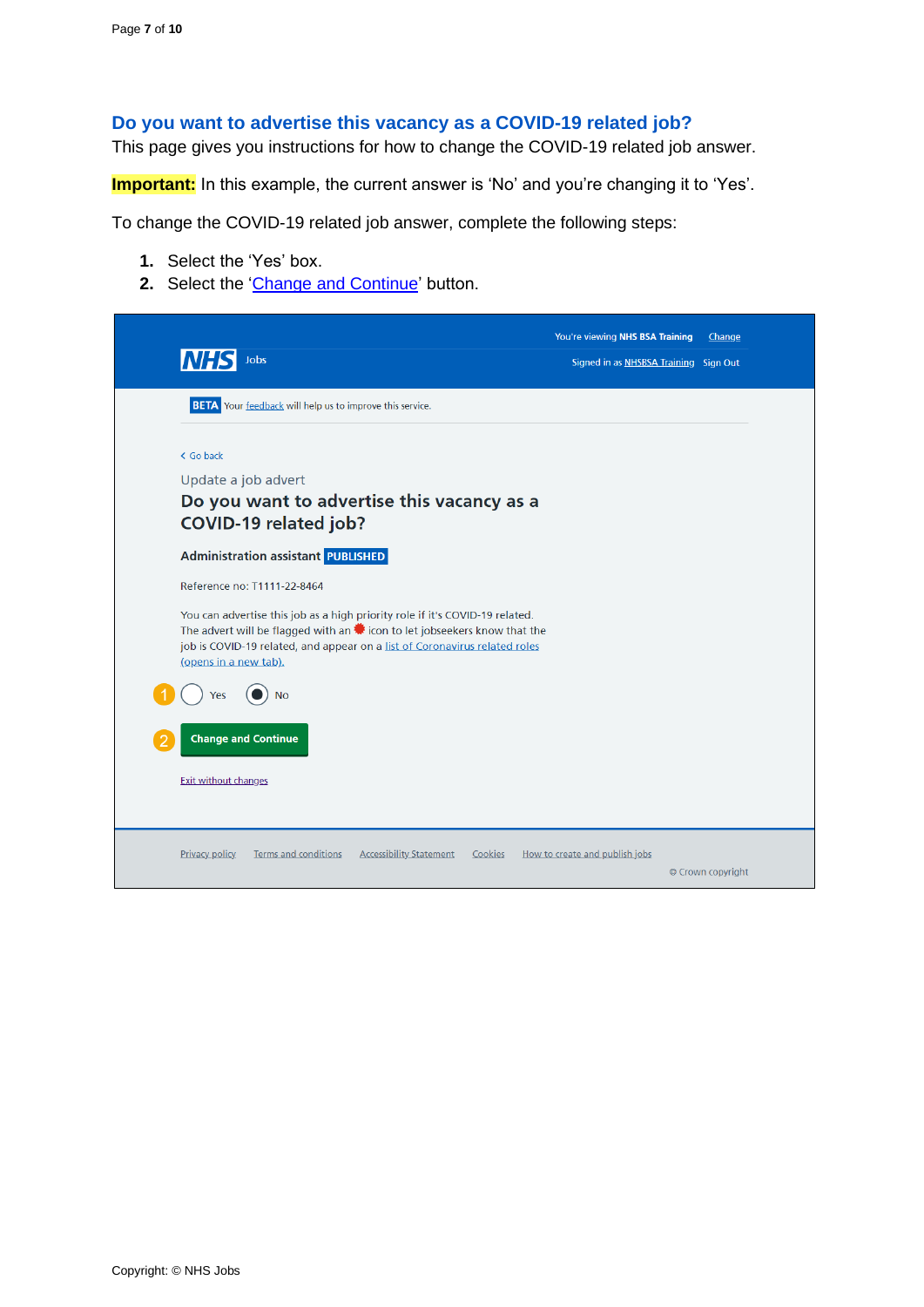## <span id="page-7-0"></span>**Check and publish the changes to the job details**

This page gives you instructions for how to check and publish the changes to the job details.

To check, change and publish the changes to the job details, complete the following steps:

- **1.** Select a 'Change' link (optional).
- **2.** Select the '*Publish changes*' button.

| Jobs                                 |                                                                 |         | You're viewing NHS BSA Training<br>Signed in as NHSBSA Training Sign Out | Change            |
|--------------------------------------|-----------------------------------------------------------------|---------|--------------------------------------------------------------------------|-------------------|
|                                      | <b>BETA</b> Your feedback will help us to improve this service. |         |                                                                          |                   |
| Create a job advert<br>details       | Check and publish the changes to the job                        |         |                                                                          |                   |
| Where it's being<br>advertised       | Externally                                                      |         |                                                                          |                   |
| Is it COVID-19<br>related?           | <b>No</b>                                                       | Change  |                                                                          |                   |
| Why it's being<br>advertised         | This is a new job                                               |         |                                                                          |                   |
| <b>Contract type</b>                 | Permanent                                                       | Change  |                                                                          |                   |
| <b>Full-time</b><br>equivalent (FTE) | $\mathbf{1}$                                                    | Change  |                                                                          |                   |
| <b>Working pattern</b>               | <b>Full-time</b>                                                | Change  |                                                                          |                   |
| Payscheme                            | Other                                                           |         |                                                                          |                   |
| Pay                                  | £25000 a year                                                   |         |                                                                          |                   |
| <b>Staff group</b>                   | <b>Administrative &amp; Clerical</b>                            | Change  |                                                                          |                   |
| Area of work                         | Administration                                                  | Change  |                                                                          |                   |
| <b>Application</b><br>method         | Online applications                                             |         |                                                                          |                   |
| <b>Publish changes</b>               |                                                                 |         |                                                                          |                   |
| <b>Exit without changes</b>          |                                                                 |         |                                                                          |                   |
| <b>Privacy policy</b>                | <b>Terms and conditions</b><br><b>Accessibility Statement</b>   | Cookies | How to create and publish jobs                                           | © Crown copyright |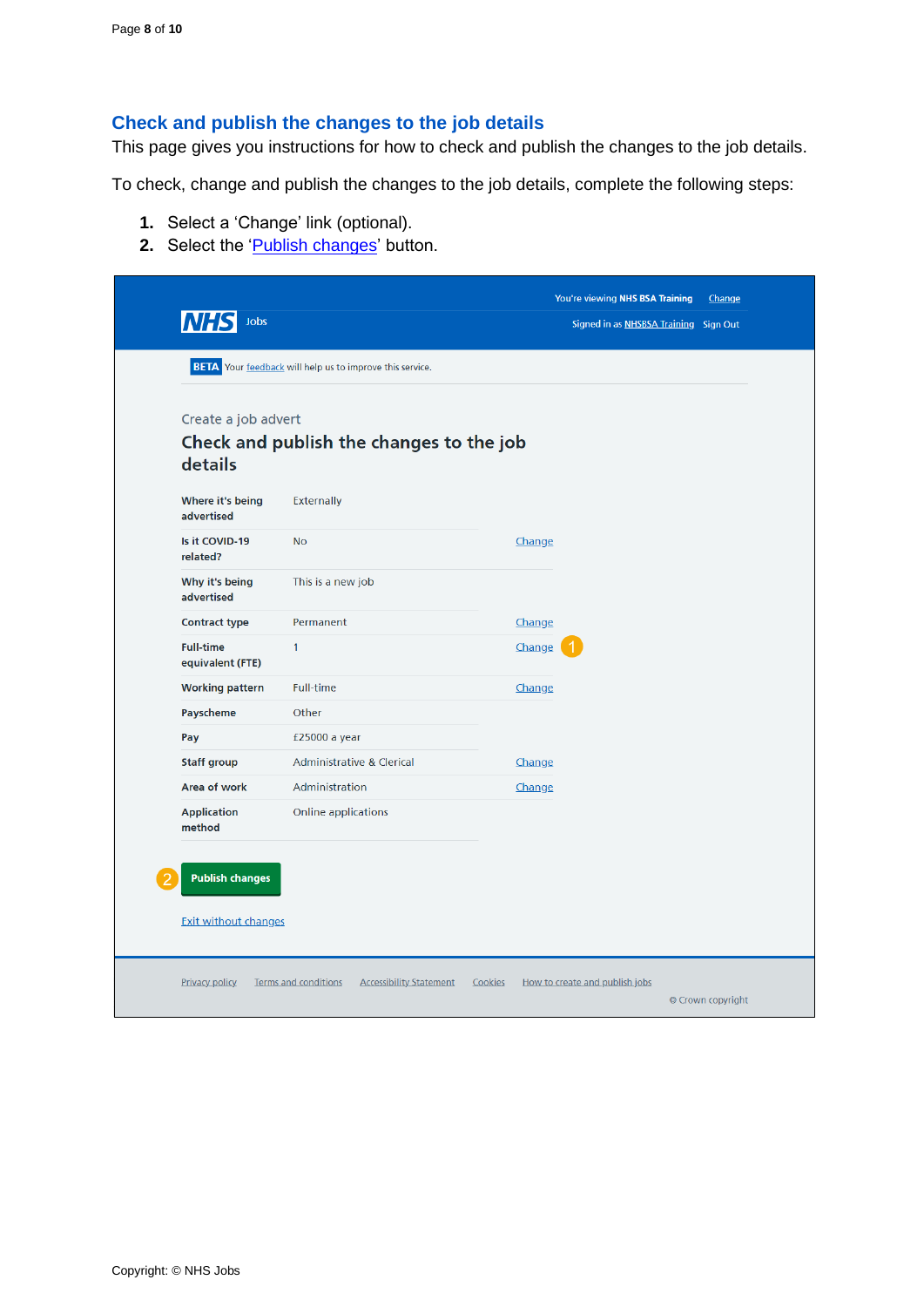#### <span id="page-8-0"></span>**Are you sure you want to update the published advert?**

This page gives you instructions for how to confirm if you're sure you want to update the published advert.

To confirm if you're sure you want to update the published advert, complete the following steps:

**1.** Select the ['Yes, update the advert'](#page-9-0) button.